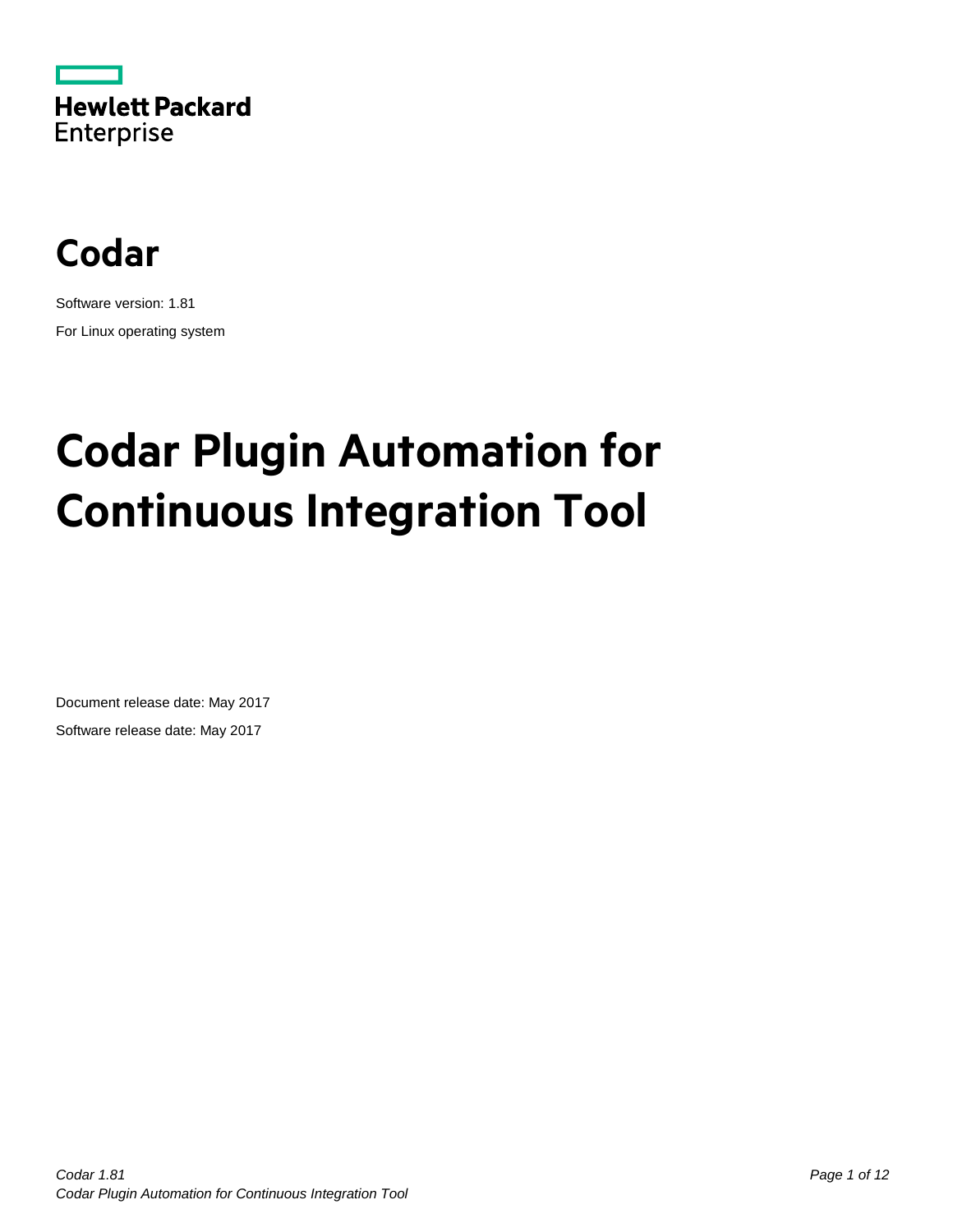## **Contents**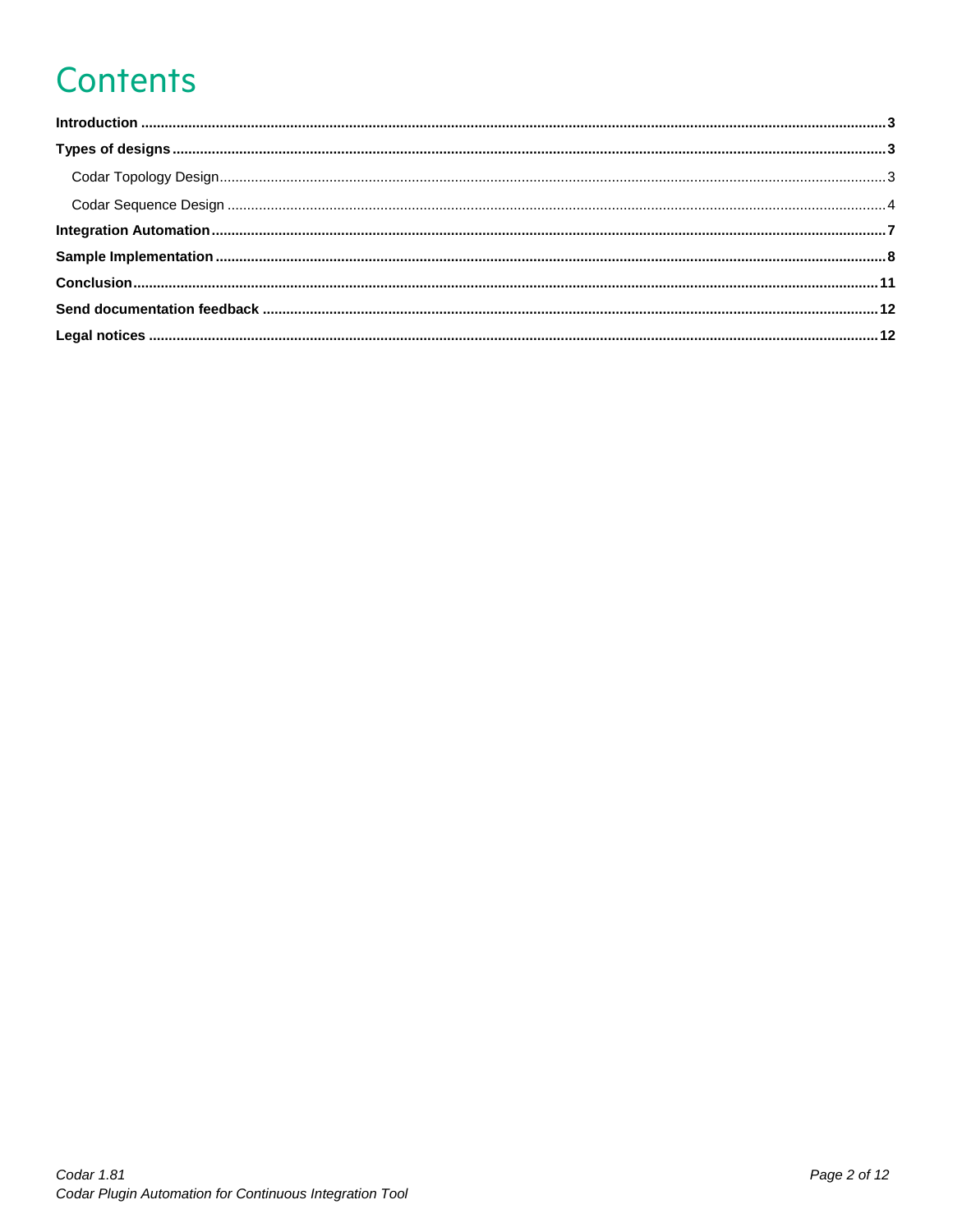### <span id="page-2-0"></span>Introduction

Codar is a continuous delivery automation tool which supports deployment steps and pipeline process automation. It is always the choice for the customer to integrate the CI tool with continuous delivery tool like Codar in order to automate the process of CI-CD.

Any code which is built by the build tool should be first deployed and verified on the dedicated environment before it is consumed by other lifecycle stages. This will help the team to regress the code further and finally rollout to production.

The content of this whitepaper will expose the API's which are really required to connect or integrate CI with Codar tool.

Also the steps to automate the integration process are documented in this whitepaper. For any more details on the product features please refer the product guides.

### <span id="page-2-1"></span>Types of designs

There are two types of designs which are supported by Codar which are Topology and Sequence. This section will explain the list of API which are to be used to automate the integration of CI tool with Codar's topology design and Codar's sequence design.

#### <span id="page-2-2"></span>Codar Topology Design

Following are the information which are required to automate the integrate,

- 1. Application design id
- 2. Component Id
- 3. Application JSON to fetch the component property names which are modifiable by CI tools
- 4. Create package API or flow
- 5. Promote package API or flow with continuous promote yes or no option

There are multiple ways to get the above information. One of the easiest way is to export the topology design as JSON and the id can be fetched from it. The other option is to access swagger API portal to get the list of designs which will have all the design id with JSON body. In this topology example we are going to get the information from topology JSON and for sequence design we will see how to fetch the same information through API in the section <TODO>

Steps to fetch the information which are required to integration topology application design with CI tool

- 1. Login to Codar
- 2. Go to Designs  $\rightarrow$  Topology  $\rightarrow$  Designer  $\rightarrow$  Search (type the application name you want deploy through CI-CD integration)
- 3. Go the specific version of the application design
- 4. On the gear box click on the Export
- 5. This will download a generated JSON file
- 6. Open the JSON file which is of below format and the highlighted string is the id of this design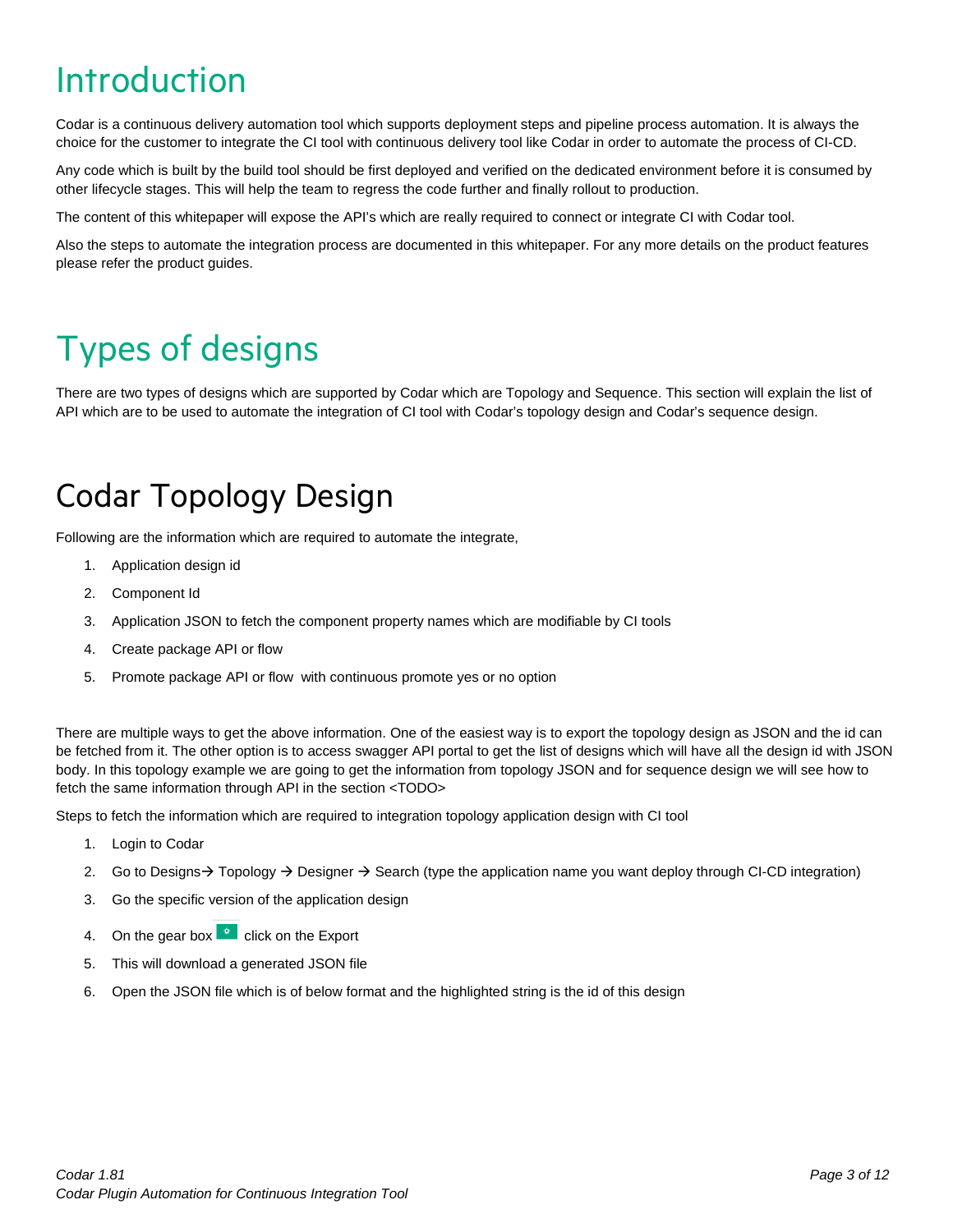```
ł
 "@self": "/csa/api/topology-model/topology/b81bab25-c2ef-4fc3-88f3-cb8cb6e916dl",
 "@type" : "urn:x-hp:2013:software:cloud:topology_model:topology",
 "groupId" : "com.hp.csa",
 "artifactId": "c805f5de5e5447d9b1a262a8f445dd29",
 "version" : "5.0.0",
 "displayName" : "PetClinic Application - Partial Design - Release",
 "description" : "A two-tier PetClinic Application with Database component installed on MySQL
```
7. In order to get the component id which contains the parameters which are modifiable during deploy or re-deploy , scroll down to look for the component names which will give the detailed information about the component and id.

In the sample JSON the component name "PetClinic Application 4 Partial Design' has the modifiable property which is "artifacturl". Search for this component name and fetch the id highlighted as given below,

```
requirements : [ ]
\}, {
  "id": "9b4da342-8b49-8c5d-1db4-8062778c9e3b",
  "name" : "PetClinic Application 4 Partial Design",
  "component" : {
    "@self": "/csa/api/topology-model/component-type/a22516ee-ff82-4686-ad10-33056421f08f",
    "groupId" : "com.hp.csa.type.HPOO",
    "artifactId": "PetClinicApplication4PartialDesign_bfccdc9dfdf14de788131fd7fdb80f0f",
    "version" : "1.50.0000"
  Β,
```
Property which is modifiable during deploy or re-deploy which is present as part of this component. The value of this property should be set by the CI tool

```
-1
\mathbf{L}"propertyKey" : "artifacturl",
  "propertyValue" : {
```
8. By following the above step you should have application design id, application component id and the property which are required to be modified from CI tool.

#### <span id="page-3-0"></span>Codar Sequence Design

As mentioned in the previous section, it will require APIs to provide all the required information to automate the integration between CI tools with Codar's sequence design.

Steps to fetch the information which are required to integration sequence application design with CI tool

- 1. Login to Codar
- 2. Attach the following URI with the logged-in URL "apidocs.jsp" so the URL should be as given below

[https://Codarmc:8444/csa/apidocs.jsp#!/](https://codarmc:8444/csa/apidocs.jsp#!/)

Go to the section "sequence: The API for managing service design containers. (internal use only)"

| sequence : The API for managing service design containers. (internal use only) |                            |                                                          |  |  |  |  |  |
|--------------------------------------------------------------------------------|----------------------------|----------------------------------------------------------|--|--|--|--|--|
|                                                                                |                            | List Operations   Expand Operations   Raw<br>Show/Hide   |  |  |  |  |  |
| POST                                                                           | /container/sequence/filter | Query for service designs matching a filter on tag       |  |  |  |  |  |
| <b>GET</b>                                                                     | /container/sequence/       | Returns a list of all existing service design containers |  |  |  |  |  |

3. Click on the "Try it out" button on the subsection. This will list all the sequence design along with the JSON body.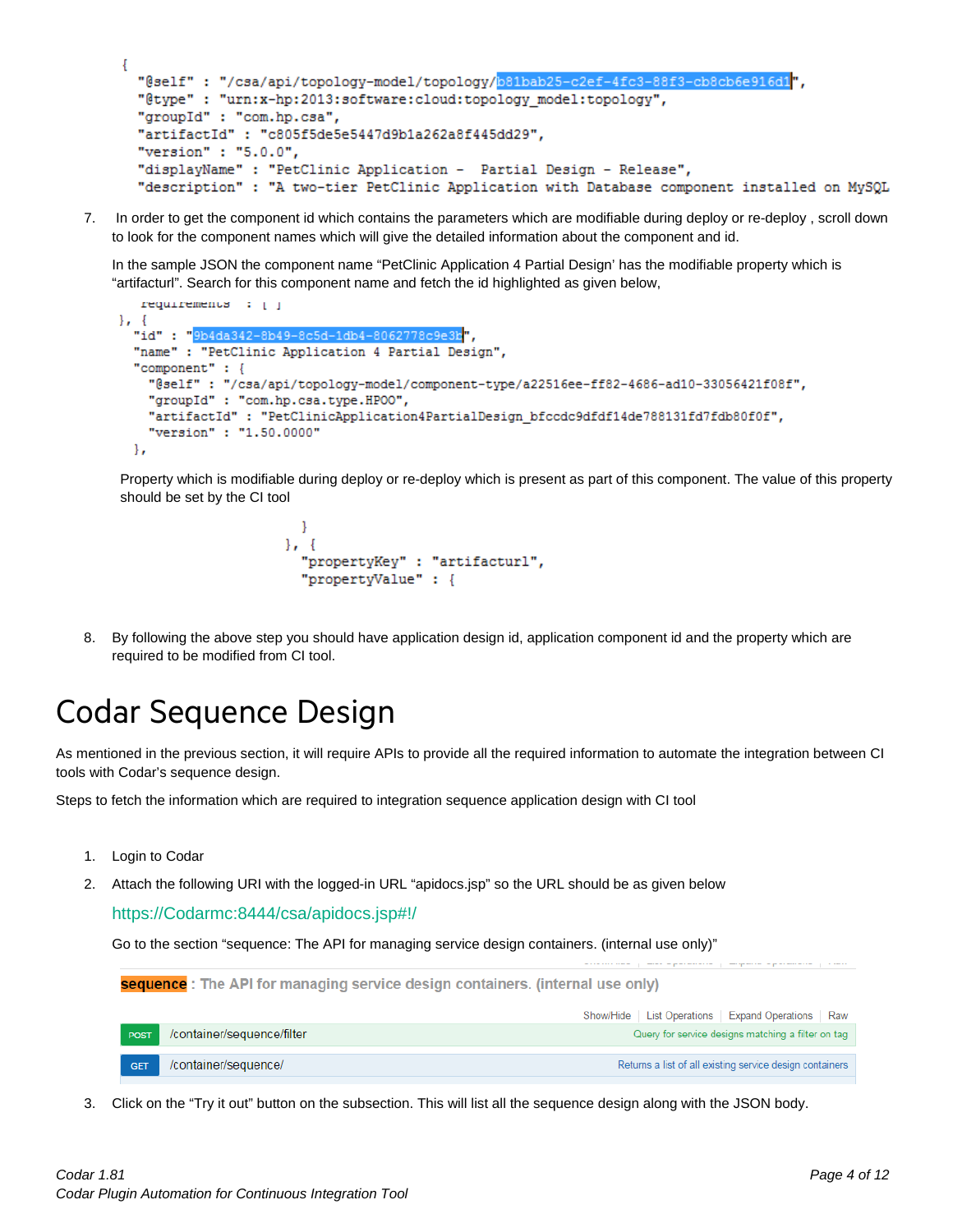| GET                         | /container/sequence/                                                                              |                                                                                                                                   |                       | Returns a list of all existing service design containers |
|-----------------------------|---------------------------------------------------------------------------------------------------|-----------------------------------------------------------------------------------------------------------------------------------|-----------------------|----------------------------------------------------------|
| <b>Implementation Notes</b> | The API response returns the collection of containers for service designs existing in the system. |                                                                                                                                   |                       |                                                          |
| Parameters                  |                                                                                                   |                                                                                                                                   |                       |                                                          |
| Parameter                   | Value                                                                                             | <b>Description</b>                                                                                                                | <b>Parameter Type</b> | Data Type                                                |
| start-index                 |                                                                                                   | Specifies the offset of the first<br>entry to be included in the page.                                                            | query                 | integer                                                  |
| page-size                   |                                                                                                   | Specifies the page size.                                                                                                          | query                 | integer                                                  |
| sort                        |                                                                                                   | Name of field to be used in<br>ordering optionally followed by<br>colon and 'ascending' or<br>'descending'                        | query                 | string                                                   |
| after                       |                                                                                                   | Filter members to those modified<br>at or after this timestamp. Uses<br>SimpleDateFormat("yyyy-MM-<br>ddTHH:mm:ss.SSS'Z"') in UTC | query                 | string                                                   |
| before                      |                                                                                                   | Filter members to those modified<br>before this timestamp. Uses<br>SimpleDateFormat("yyyy-MM-<br>ddTHH:mm:ss.SSS'Z"') in UTC      | query                 | string                                                   |
| <b>Error Status Codes</b>   |                                                                                                   |                                                                                                                                   |                       |                                                          |
| <b>HTTP Status Code</b>     | Reason                                                                                            |                                                                                                                                   |                       |                                                          |
| 404                         | No containers found.                                                                              |                                                                                                                                   |                       |                                                          |
| 403<br>Try it out!          | Authorization failure                                                                             |                                                                                                                                   |                       |                                                          |

4. The below JSON body will contains the information about the application container id as well as the versions under this container. The members section will give the version id of the sequence design. In the below screen shot the id's which are inside the box are application version design id.

```
₹
  "@self": "/csa/api/container/sequence/f5310bb1135845c7b0374f85980e62a4",
  "@type": "urn:x-hp:2012:software:cloud:data model:blueprint:collection",
  "@created": "2016-09-23T13:41:37.397Z",
  "@modified": "2016-09-23T13:52:36.581Z",
  "global id": "f5310bb1135845c7b0374f85980e62a4",
  "name": "vCenter Compute with Basic Options",
 "members": [
   \overline{A}"@self": "/csa/api/service/design/9cb7cdbb002442c7959771daf0fa2b27",
     "@type": "urn:x-hp:2012:software:cloud:data model:blueprint",
     "@created": "2016-09-23T13:41:38.198Z",
     "published": false,
     "version": "16.07b",
     "upgrade available": false,
     "designId": "9cb7cdbb002442c7959771daf0fa2b27"
   },
   Ł
     "@self": "/csa/api/service/design/3afb4361e79f4caca092e90aa1c18cfa",
     "@type": "urn:x-hp:2012:software:cloud:data model:blueprint",
     "@created": "2016-09-23T13:52:36.581Z",
     "published": false,
     "version": "16.07",
     "upgrade_available": false,
     "designId": "3afb4361e79f4caca092e90aa1c18cfa"
   }
```
5. Now the next step is to fetch the component id(s) present inside application version JSON body. This information also can be fetched from the swagger API available as part of Codar.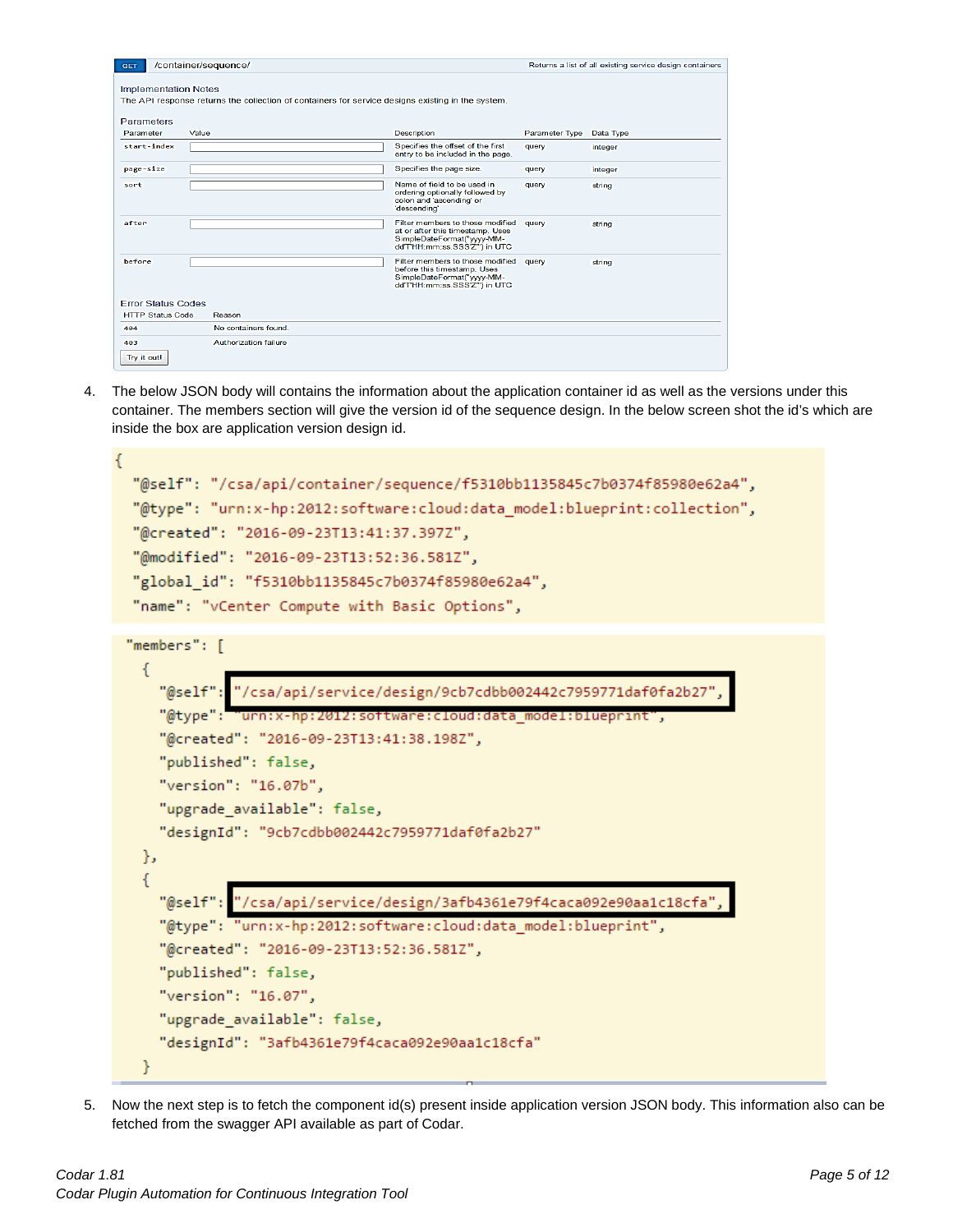app-package: The API to Manage Packages

Show/Hide | List Operations | Expand Operations | Raw

6. Open the API ["GET](https://172.16.222.101:18444/csa/apidocs.jsp#!/app-package/getDesignComponents_get_17) [/codar/app-package/{applicationDesignId}/designComponents"](https://172.16.222.101:18444/csa/apidocs.jsp#!/app-package/getDesignComponents_get_17) and provide the application version design id to fetch the component information by clicking "Try it out" button

| <b>GET</b>                                          | /codar/app-package/{applicationDesignId}/designComponents |                                     |                          | Get all the design components |
|-----------------------------------------------------|-----------------------------------------------------------|-------------------------------------|--------------------------|-------------------------------|
| Response Class<br>Model Model Schema                |                                                           |                                     |                          |                               |
| Map {<br>empty (boolean, optional)<br>$\mathcal{Y}$ |                                                           |                                     |                          |                               |
| Response Content Type   application/json ▼          |                                                           |                                     |                          |                               |
| Parameters                                          |                                                           |                                     |                          |                               |
| Parameter                                           | Value                                                     | Description                         | Parameter Type Data Type |                               |
| applicationDesignId                                 | 9cb7cdbb002442c7959771daf0fa2b27                          | The id of the application<br>design | path                     | string                        |
| <b>Error Status Codes</b>                           |                                                           |                                     |                          |                               |
| <b>HTTP Status Code</b>                             | Reason                                                    |                                     |                          |                               |
| 400                                                 | <b>Bad request</b>                                        |                                     |                          |                               |
| 401                                                 | Authorization failure                                     |                                     |                          |                               |
| 404                                                 | Not found                                                 |                                     |                          |                               |
| 500                                                 | Internal server error                                     |                                     |                          |                               |
| <b>Hide Response</b><br>Try it out!                 |                                                           |                                     |                          |                               |

7. The component id can be fetched from the response body (JSON output) which is show from the above API after "Try it out!"

The highlighted id is the component id which should be used to pass any input to the property which is present as part of the component. The "displayName" is the property name which is highlighted in the second box in the below screen shot



Note: Sequence based design Codar does support all properties as modifiable but re-deploy is not possible.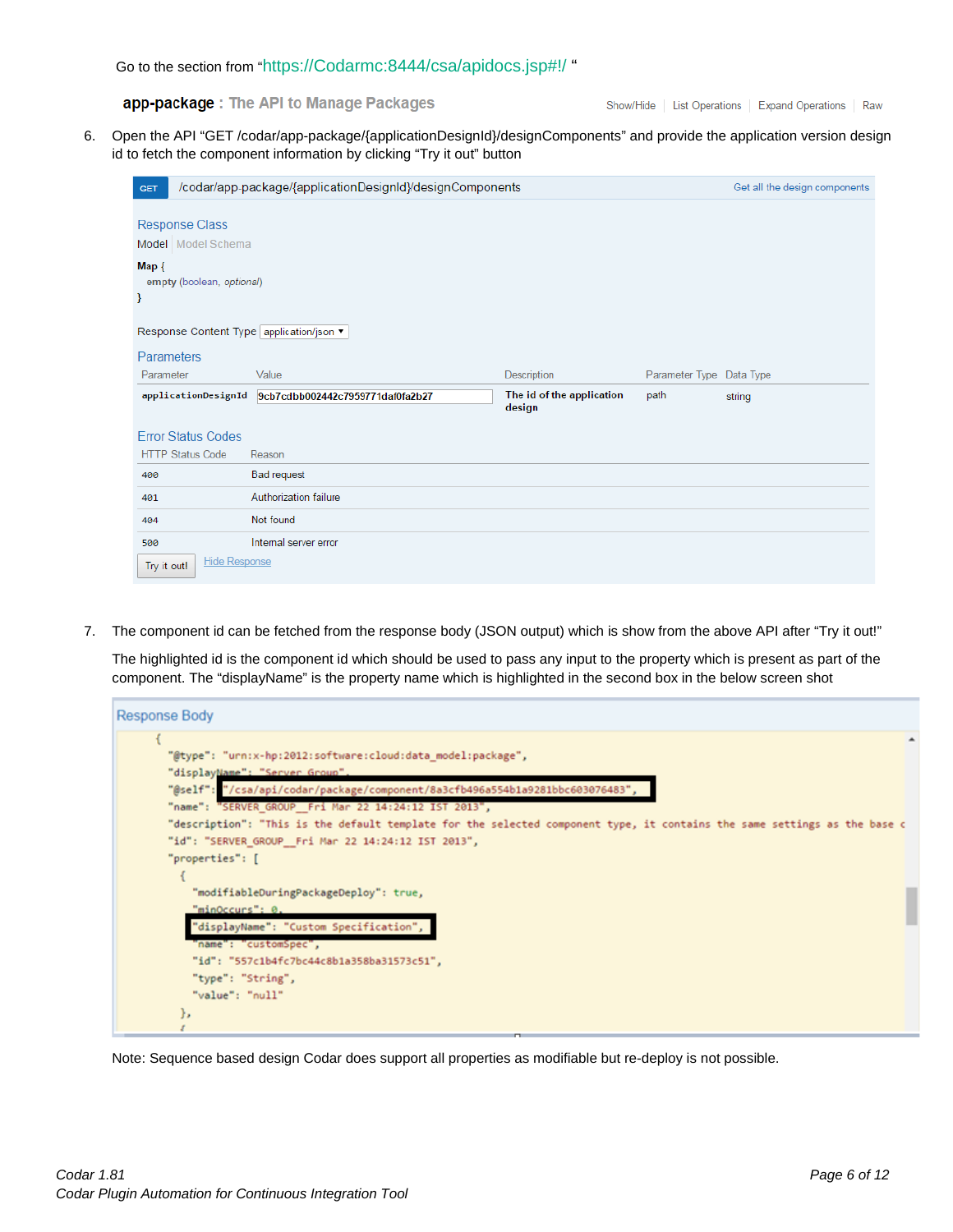### <span id="page-6-0"></span>Integration Automation

Here is the master piece which is going to integrate CI tool with Codar. Codar has got an HPE Operation Orchestration (HPE OO) flow which can automatically create a package and do a continuous promote release pipeline or mere deployment on first lifecycle stage.

The OO flow name and the path is "Library/Integrations/Hewlett-Packard/Cloud Service Automation/Components/CODAR/Devops/Continuous Deployment Flow.xml"

The OO flow can be triggered remotely from a command line tool called "RSFlowInvoke.exe" with the required options.

On **Linux** environment **JRSFlowInvoke.jar** can be used to trigger the workflow with the same option.

RSFlowInvoke.exe and JRSFlowInvoke.jar is supported only for HPE OO Central 9.x version but this tools still works with 10.x version.

HPE OO 10.x comes with the tool called "OOSH.bat/OOSH.sh" to accomplish the same task of invoking or triggering the OO flows remotely from a CIT tool. This tool may be further enhanced in the next version which can be invoked as standalone tool.

This flow will take the following input in order to remotely trigger an OO flow,

RSFlowInvoke.exe -host <CODARHOST>:<CODARPORT> -flow 0866af7f-568a-4d73-bd55-5be734aa7d15 -a Basic -u <OO Central Server Username> -p <OO Central Server Password> -t <Flow Timeout> -inputs "<Input to the application flow>" **Sample Command**

RSFlowInvoke.exe -host 16.103.31.119:8445 -flow 0866af7f-568a-4d73-bd55-5be734aa7d15 -a Basic -u admin -p cloud -t 600 -inputs "codarusername=codaruser&codarpassword=admin@123&designurl=null&package=508a6ff1c3ed4168a97d97c33c756549=[{Number of

Servers:1}]&applicationDesignId=87153c7ce689466cbccd8ebb79964d17&buildId=Package1&packageName=Package1&continuousPr omote=true&description=This is triggered from bamboo"

In the above command the option input has the following values,

| <b>Continuous Deployment Flow</b> |                                                      |                                                                                                                                                                                                                                                           |
|-----------------------------------|------------------------------------------------------|-----------------------------------------------------------------------------------------------------------------------------------------------------------------------------------------------------------------------------------------------------------|
| ID:                               | 0866af7f-568a-4d73-bd55-5be734aa7d15                 |                                                                                                                                                                                                                                                           |
| <b>Content Pack:</b>              | CODAR                                                |                                                                                                                                                                                                                                                           |
| <b>Description:</b>               |                                                      |                                                                                                                                                                                                                                                           |
|                                   | This flow is used for Continous Deployment use case. | This flow can be usd when an application has to be enabled for Continuous Integration (CI) and Continuous Deployment. A<br>developer checks-in the code, Jenkins build is triggered and the application is deployed using model on a specific environment |
| <b>Run Name</b>                   |                                                      | <b>Continuous Deployment Flow</b>                                                                                                                                                                                                                         |
| Persistence Level                 |                                                      | Standard                                                                                                                                                                                                                                                  |
| designurl:                        |                                                      | null<br>×.                                                                                                                                                                                                                                                |
| package:                          |                                                      | 508a6ff1c3ed4168a97d97c33c756549=[{Number of Servers:1}]<br>ж                                                                                                                                                                                             |
| applicationDesignId:              |                                                      | 87153c7ce689466cbccd8ebb79964d17                                                                                                                                                                                                                          |
| buildld:                          |                                                      | Package01                                                                                                                                                                                                                                                 |
| packageName:                      |                                                      | Package01                                                                                                                                                                                                                                                 |
| httpusername:                     |                                                      |                                                                                                                                                                                                                                                           |
| httppassword:                     |                                                      |                                                                                                                                                                                                                                                           |
| environment:                      |                                                      |                                                                                                                                                                                                                                                           |
| continuousPromote:                |                                                      | true                                                                                                                                                                                                                                                      |
| description:                      |                                                      | This is triggered from Bamboo                                                                                                                                                                                                                             |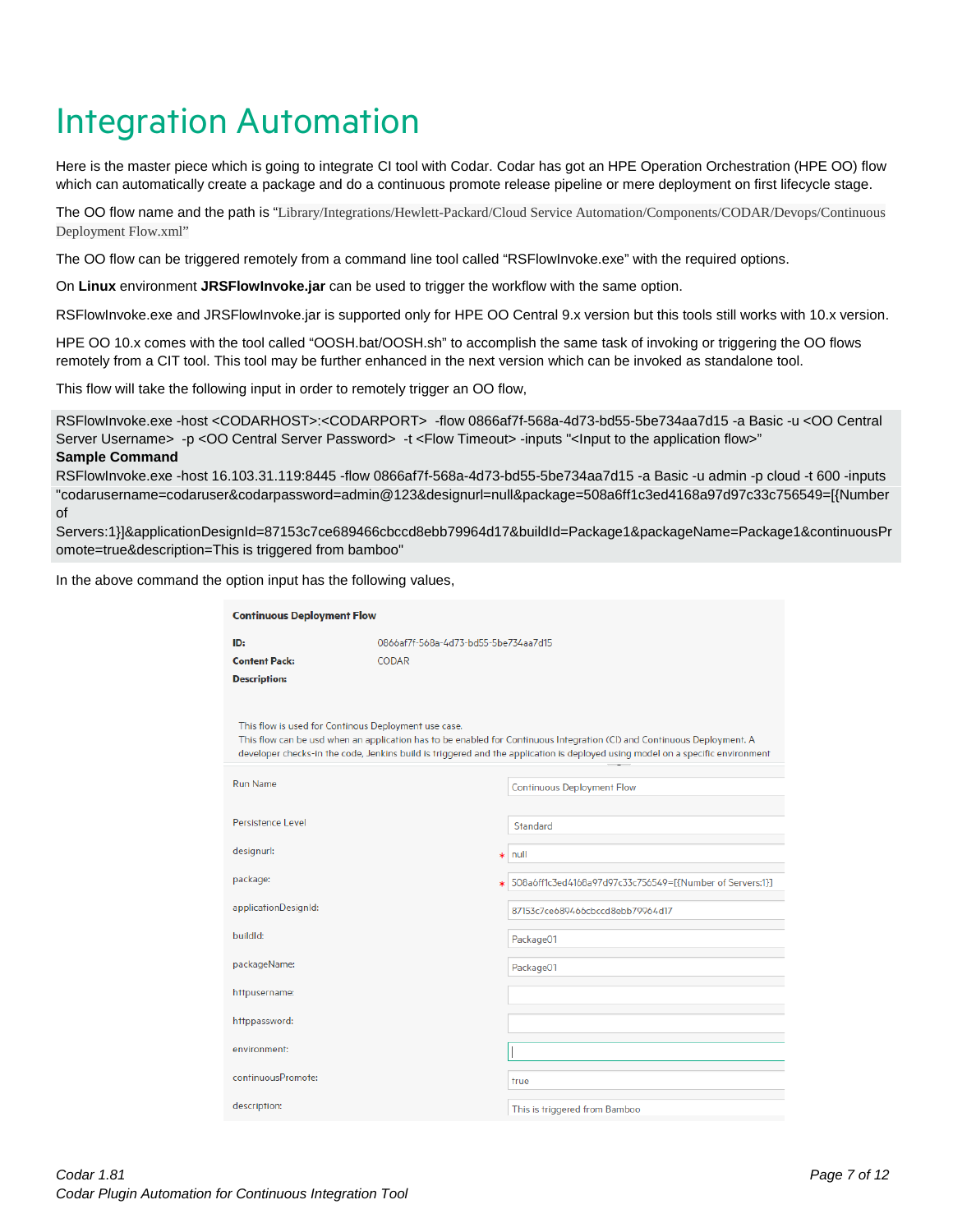The password can be encrypted using the same tool and passed with an option "-ep"

The SDK guide explain much more details about this tool with all the options.

This flow can be invoked from any CI tool with any of the native plugin.

#### <span id="page-7-0"></span>Sample Implementation

In this section we are going to show how a Codar plugin can be created for a CI tool using the native features of the CI tool.

The sample tool taken is Bamboo. Please note that Codar already has a bamboo plugin to trigger topology based design with continuous promote yes or no option. In this sample we are going to see how a sequence design can be used in a pipeline to stand up an infrastructure, along with that install or configure the software and deploy the application remotely and how a pipeline can be kick started from Bamboo.

For more details on the Bamboo CI tool please refer the Bamboo help guide.

In the above or previous section we say how a flow can remotely invoked using a tool called "RSFlowInvoke.exe".

We will now see how this tool can be integrated with Bamboo and start an application release pipeline by passing appropriate inputs.

Step to add an executable within Bamboo too.

1. Create new executable in the Server capabilities as given in the below screen shot.

| <b>C</b> Bamboo<br>My Bamboo Build $\sim$ | Deploy $\sim$<br>Reports $\sim$<br>Create $\sim$                                                                                           |                     |  |  |  |
|-------------------------------------------|--------------------------------------------------------------------------------------------------------------------------------------------|---------------------|--|--|--|
| Bamboo administration                     |                                                                                                                                            |                     |  |  |  |
| <b>BUILD RESOURCES</b><br>Agents          | Server capabilities                                                                                                                        |                     |  |  |  |
| Agent matrix                              | You can use this page to view, add and delete server capabilities. These capabilities will be inherited by all local agents.<br>Executable |                     |  |  |  |
| <b>Executables</b>                        |                                                                                                                                            |                     |  |  |  |
| <b>JDKS</b>                               | lexecutable' capabilities define the executables which are available to your build plans.                                                  |                     |  |  |  |
| <b>Server capabilities</b>                | <b>Executable label</b><br>Path                                                                                                            |                     |  |  |  |
| Global variables                          | A label to uniquely identify this executable                                                                                               | <b>Please enter</b> |  |  |  |

2. Create a new capability

| Add capability   |                                              |   |
|------------------|----------------------------------------------|---|
| Capability type  | Executable                                   | ▼ |
| <b>Type</b>      | Command                                      |   |
| Executable label |                                              |   |
|                  | A label to uniquely identify this executable |   |
| Path             |                                              |   |
|                  | Please enter the path to your executable     |   |
|                  | Add<br>Cancel                                |   |

3. Copy the "RSFlowInvoke.exe" tool on the Bamboo system and place it under a directory. The "Path" should have the value as given below in the screen shot which is the actual path of the RSFlowInvoke.exe which is present on the Bamboo system.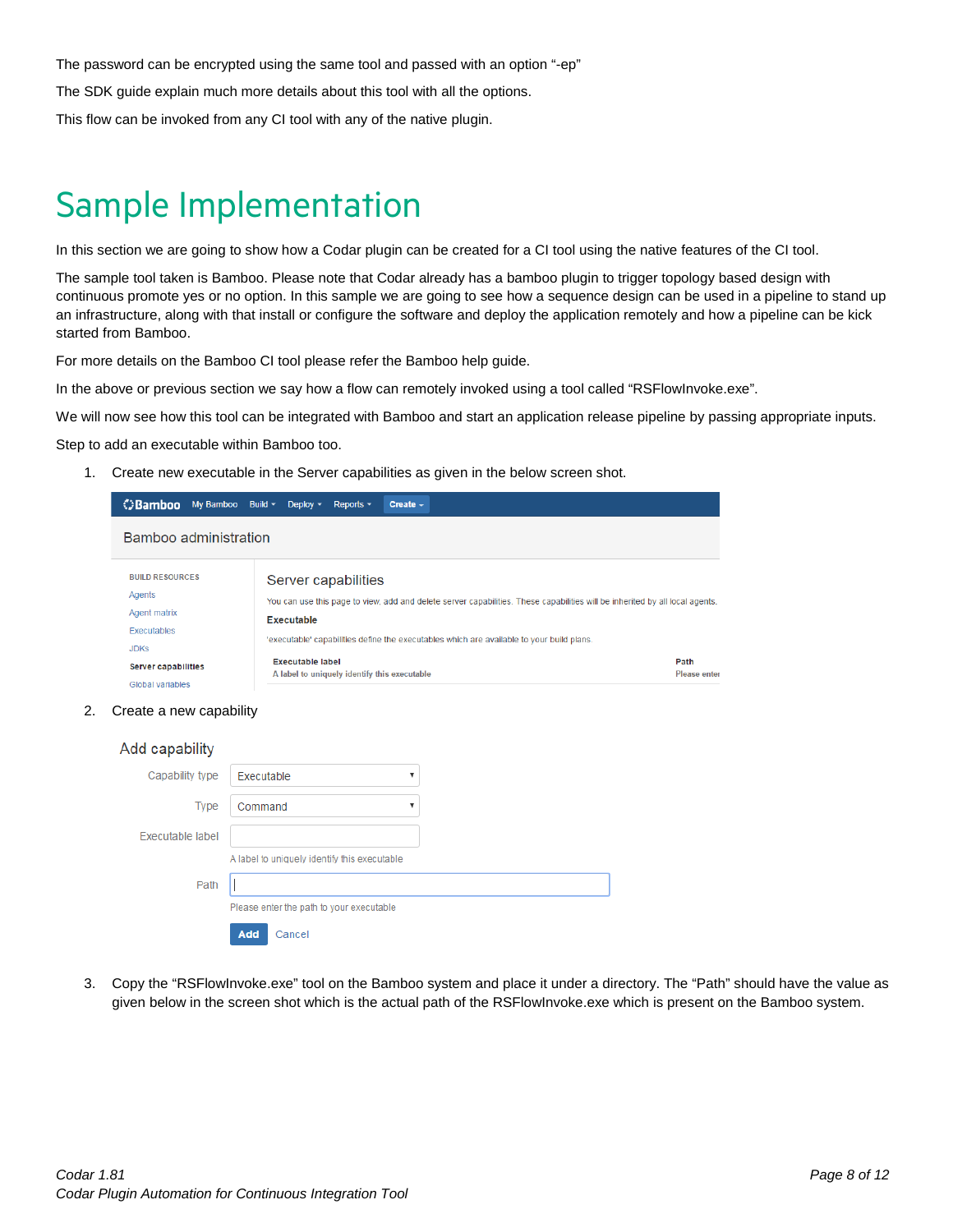#### Capability details

|                                   | Shared capabilities Server capabilities  |  |  |  |
|-----------------------------------|------------------------------------------|--|--|--|
| Capability type <b>Executable</b> |                                          |  |  |  |
|                                   | Executable label Deployment Request      |  |  |  |
| Path                              | C:\RSWorkflow\RSFlowInvoke.exe           |  |  |  |
|                                   | Please enter the path to your executable |  |  |  |
|                                   | <b>Update</b><br>Cancel                  |  |  |  |

4. Create a "new build plan"

| <b>Bamboo</b> My Bamboo Build v Deploy v |  | Reports $\sim$ | Create $\sim$     |                                                     |  |
|------------------------------------------|--|----------------|-------------------|-----------------------------------------------------|--|
| Build projects<br>Provision Server       |  |                | Create a new plan | Clone an existing plan<br>Create deployment project |  |

5. Click on the "default job"

|                           |              | Build projects / Provision Server / Provision Server Test<br><b>Configuration - Provision Server Test</b> |  |  |  |
|---------------------------|--------------|-----------------------------------------------------------------------------------------------------------|--|--|--|
| <b>Plan Configuration</b> |              |                                                                                                           |  |  |  |
| Stages & jobs             | $\mathbf{1}$ | Plan details<br>Repositories<br>Stages<br>Τ                                                               |  |  |  |
| <b>Branches</b>           | $\mathbf{0}$ | <b>Plan contents</b>                                                                                      |  |  |  |
|                           |              | Each stage within a plan represents a step with<br>followed by a stage for deployment jobs.               |  |  |  |
|                           |              | Default Stage                                                                                             |  |  |  |
|                           |              | <b>Default Job</b>                                                                                        |  |  |  |
|                           |              | $+$ Add job                                                                                               |  |  |  |

6. Add Task to the default job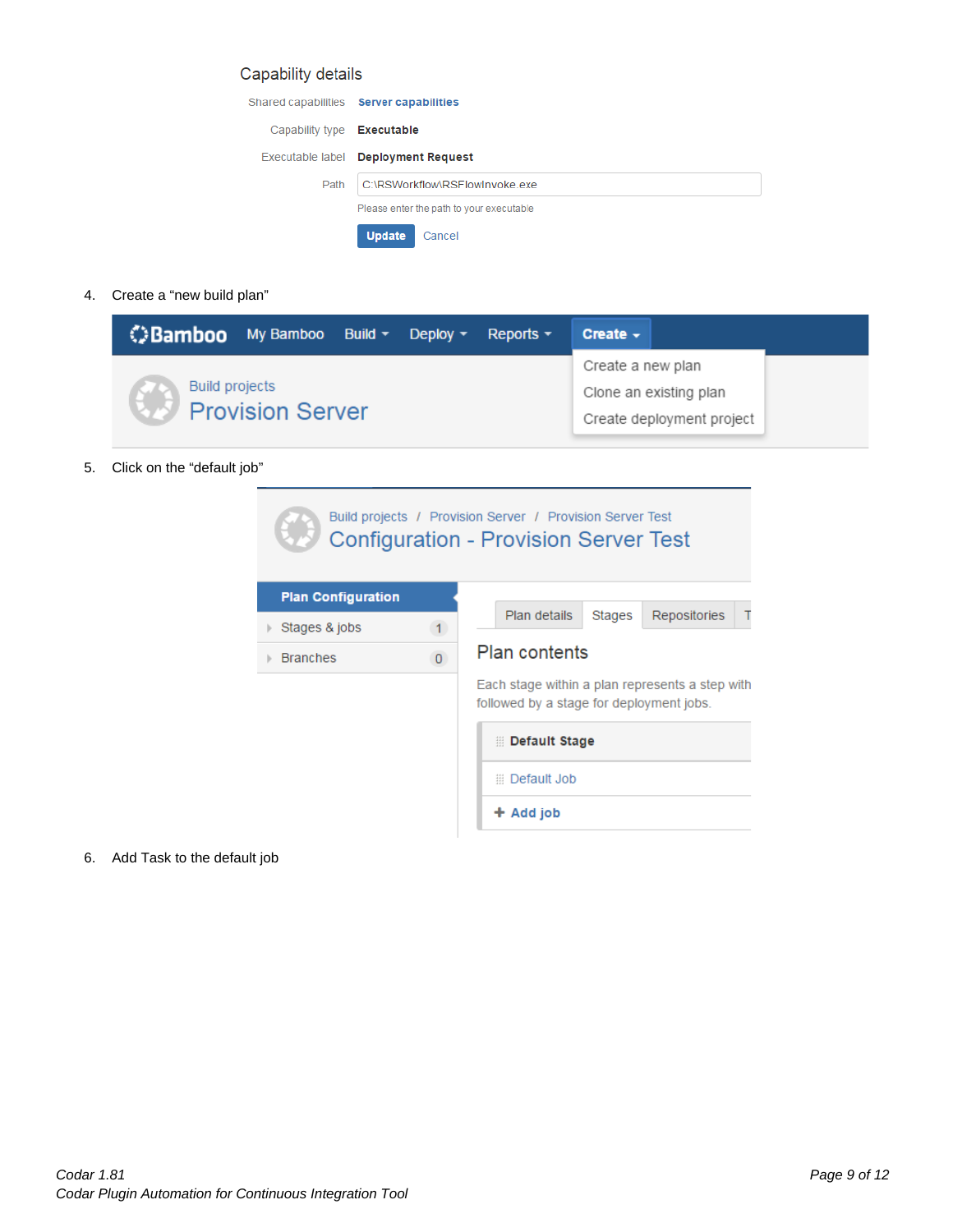| Plan Configuration            |                                                                            |                                                                                                                                                                            |
|-------------------------------|----------------------------------------------------------------------------|----------------------------------------------------------------------------------------------------------------------------------------------------------------------------|
| Stages & jobs<br>$\mathbf{1}$ | Job details<br>Requirements Artifacts<br>Tasks                             | <b>Miscellaneous</b>                                                                                                                                                       |
| <b>Default Stage</b>          | Tasks                                                                      |                                                                                                                                                                            |
| <b>Default Job</b>            |                                                                            | A task is a piece of work that is being executed as part of the build. The execution of a script, a shell command, an Ant Task or a Maven goal are only few examples of Ta |
| $\Omega$<br><b>Branches</b>   | You can use runtime, plan and global variables to parameterize your tasks. |                                                                                                                                                                            |
|                               |                                                                            |                                                                                                                                                                            |
|                               | <b>Command</b><br>o<br><b>Deploy Application</b>                           | Command configuration                                                                                                                                                      |
|                               | Final tasks Are always executed even if a previous task fails              | <b>Task description</b>                                                                                                                                                    |
|                               | Drag tasks here to make them final                                         | Deploy Application                                                                                                                                                         |
|                               |                                                                            | Disable this task                                                                                                                                                          |
|                               | Add task                                                                   | Executable                                                                                                                                                                 |
|                               |                                                                            | $\bullet$ Add new executable<br><b>Deployment Request</b>                                                                                                                  |
|                               |                                                                            | Argument                                                                                                                                                                   |
|                               |                                                                            | -host 16.103.31.119:8445 -flow 0866af7f-568a-4d73-bd55-5be734aa7d15 -a                                                                                                     |
|                               |                                                                            | Argument you want to pass to the command. Arguments with spaces in them must be quoted                                                                                     |
|                               |                                                                            | <b>Environment variables</b>                                                                                                                                               |
|                               |                                                                            |                                                                                                                                                                            |
|                               |                                                                            | Extra environment variables. e.g. JAVA_OPTS="-Xmx256m -Xms128m". You can add multiple parameters separated by a space.                                                     |
|                               |                                                                            | Working sub directory                                                                                                                                                      |

7. In the above screen shot the executable selected is already configured executable for "RSFlowInvoke.exe"

The arguments should be the RSFlowInvoke.exe arguments which is given below and explained in the "Integration Automation" section.

8. Once it is configured trigger a test run to test the configuration by clicking the highlighted item in the box

| Stages & jobs   |                                                                                            | Tasks<br>Requirements<br>Job details                                                 | Artifacts | Miscellaneous    | $0 \circledcirc$ |                | $\bigcirc$ Run $\star$ | <b>Actions</b> |
|-----------------|--------------------------------------------------------------------------------------------|--------------------------------------------------------------------------------------|-----------|------------------|------------------|----------------|------------------------|----------------|
| Default Stage   |                                                                                            | Tasks                                                                                |           |                  |                  | Run plan       |                        |                |
| Default Job     |                                                                                            | A task is a piece of work that is being executed as part of the build. The execution |           |                  |                  | Run customised |                        |                |
| <b>Branches</b> | You can use runtime, plan and global variables to parameterize your tasks.<br>$\mathsf{O}$ |                                                                                      |           |                  |                  |                |                        |                |
|                 |                                                                                            |                                                                                      |           |                  |                  |                |                        |                |
|                 |                                                                                            | <b>Command</b>                                                                       |           | Command confi    |                  |                |                        |                |
|                 |                                                                                            | <b>Deploy Application</b>                                                            |           | Tools doorshakes |                  |                |                        |                |

This is currently configured as part of the build task but this certainly can be configured as part deployment job as well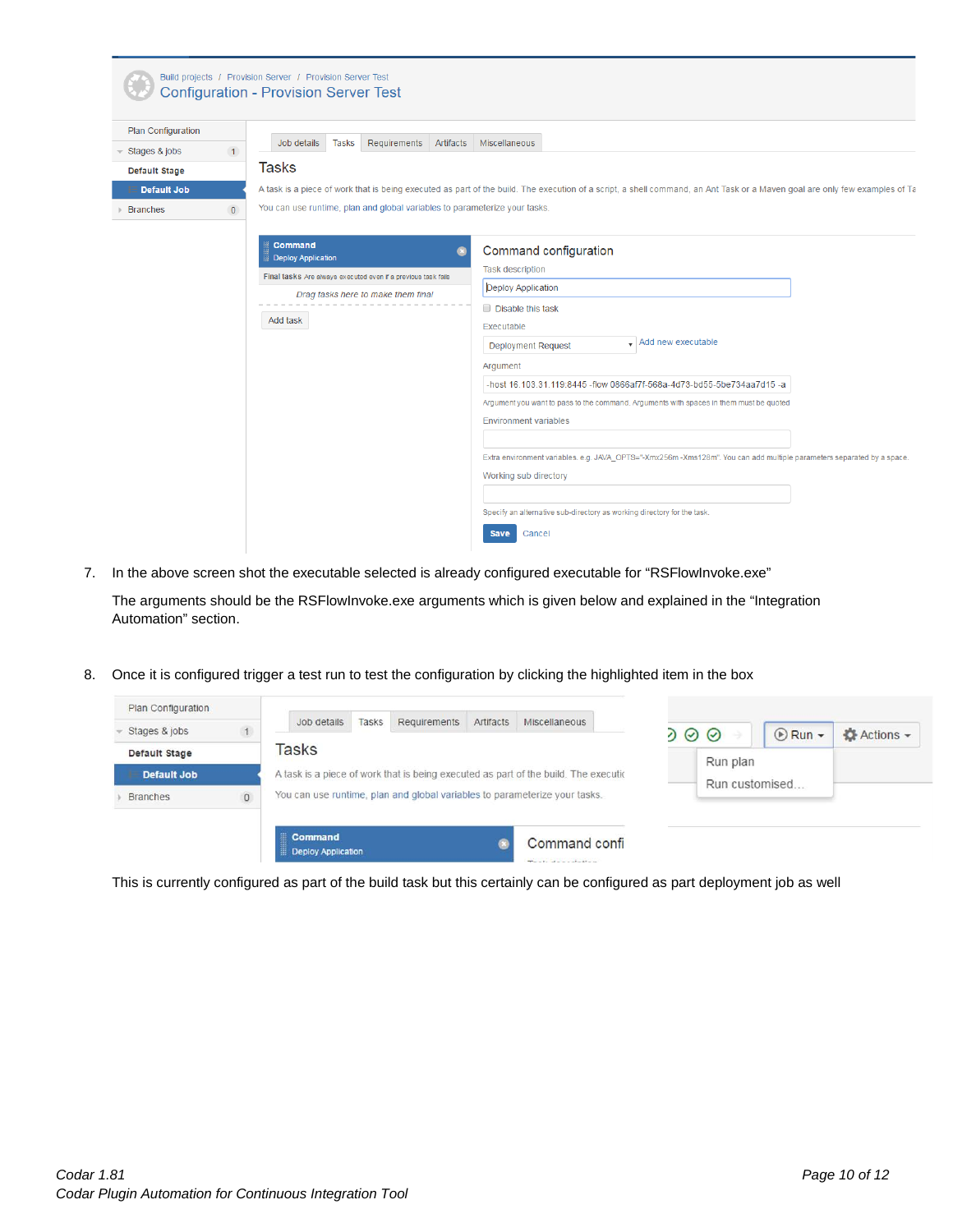The below is the output of the run triggered from Bamboo plugin which invokes the OO flow to start the pipeline after creating the package in the design configured.



### <span id="page-10-0"></span>**Conclusion**

The instructions given in the whitepaper can be used to develop a quick and simple plugin for any CI tool to integrate with Codar in order to initiate the continuous pipeline after creating the package with required inputs. The API's reference in this whitepaper may get enhanced and please follow the Codar guides which has references for all the APIs.